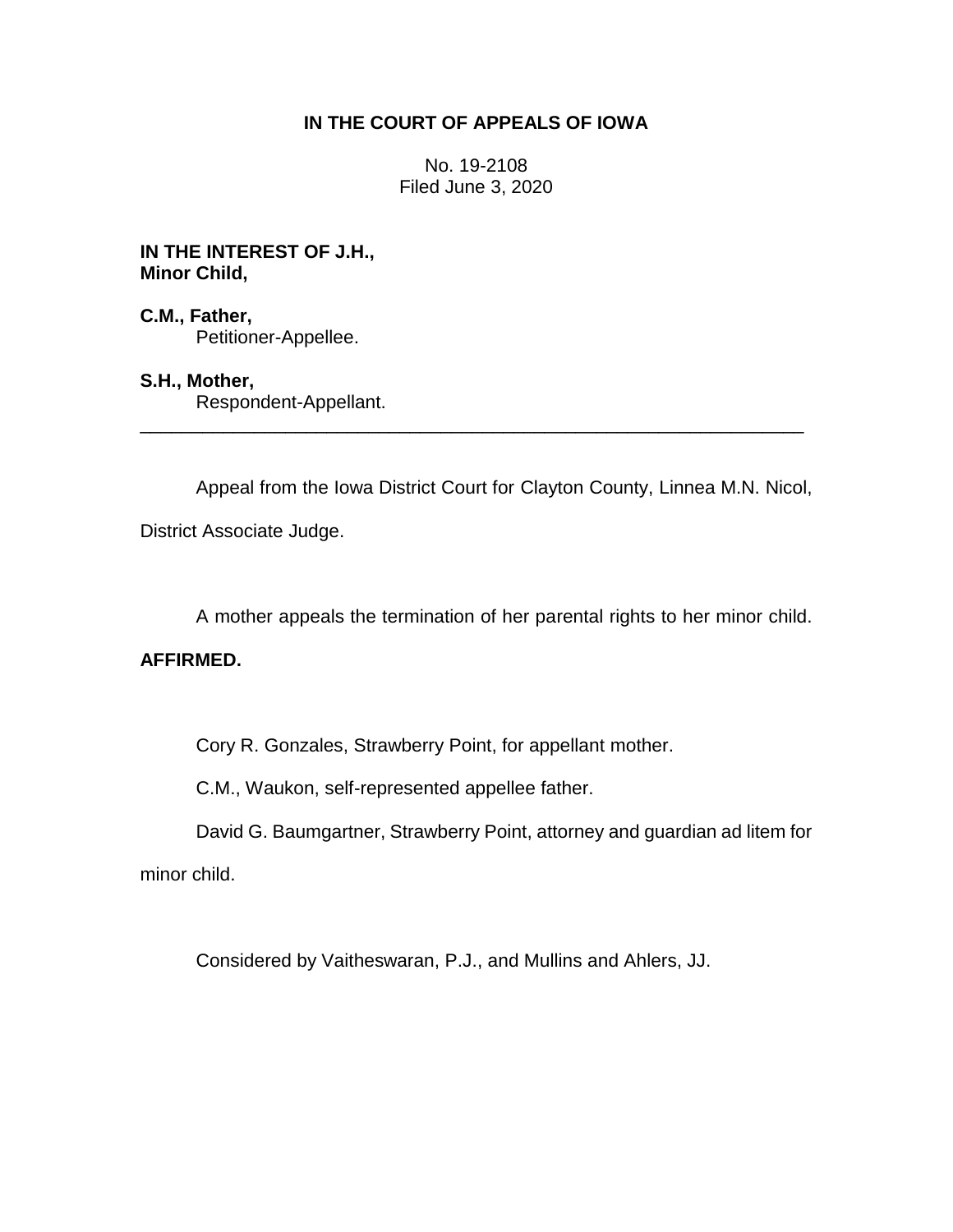### **AHLERS, Judge.**

A mother appeals the termination of her parental rights to her minor child, J.H. She argues the juvenile court erred when it determined the father met his burden to prove she abandoned J.H. under Iowa Code section 600A.8(3) (2019) and found termination was in J.H.'s best interest. On our review, we affirm.

#### **I. Background**

J.H. was born in 2005 and was fourteen years old at the time of the termination hearing. The mother was seventeen years old when J.H. was born. The mother and father have not been in a relationship or lived together since before J.H. was born. J.H. lived with the mother until she was one year old, at which time the mother gave guardianship of J.H. to J.H.'s maternal grandmother. J.H. resided with her maternal grandmother for approximately the next eleven years. During much of the period when J.H. lived with the maternal grandmother, the father exercised regular visitation. The time with the grandmother ended in February 2017, when it was discovered the grandmother was abusing prescription drugs. As a result, juvenile authorities removed J.H. from the grandmother's care and placed her with the father in Wisconsin. When J.H. went to live with the father, the mother could not take custody of J.H. because the mother had been charged with conspiracy to possess or manufacture methamphetamine and was still on probation related to that charge.

After J.H. had lived with her father for approximately one year, a decree was entered in a separate district court proceeding. The decree issued by the district court granted the mother and father joint legal custody of J.H. and placed J.H. in the physical care of the father, subject to the mother's visitation rights. A few

2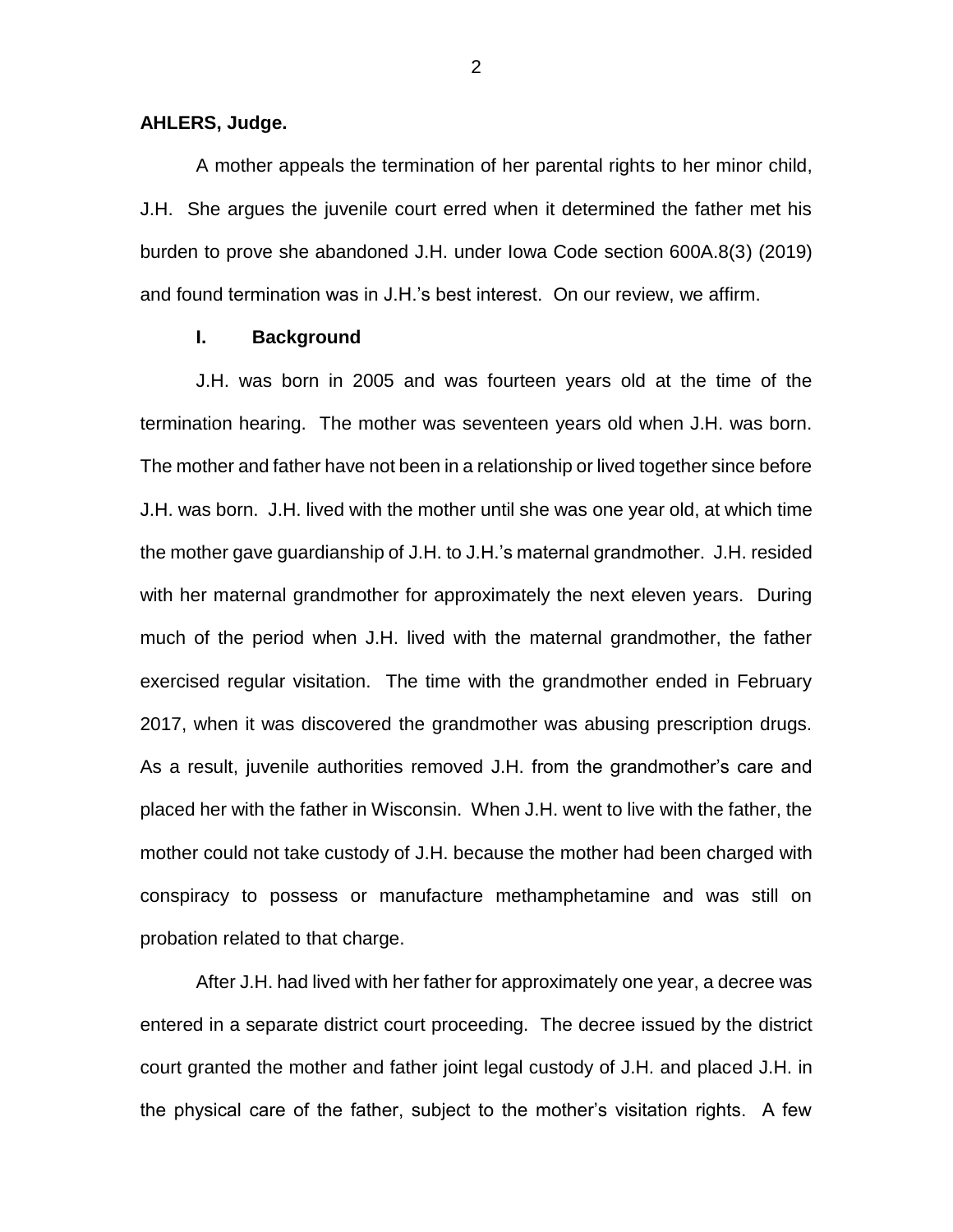months later, in September 2018, the parties stipulated to modification of the decree based on the mother's continued use of illegal drugs and romantic association with men who were a threat to J.H. The modification eliminated scheduled visits for the mother and only allowed visitation "at the sole discretion of" the father. The stipulation was incorporated into a district court decree.

The father petitioned to terminate the mother's parental rights in this proceeding in July 2019, alleging in part that the mother had abandoned J.H. by failing to maintain contact with her. After the termination hearing, the juvenile court granted the petition and terminated the mother's parental rights. The mother appeals.

### **II. Standard of Review**

"Private termination proceedings under chapter 600A are reviewed de novo." *In re B.H.A.*, 938 N.W.2d 227, 232 (Iowa 2020). "Although we are not bound by them, we give weight to the trial court's findings of fact, especially when considering credibility of witnesses." *In re C.B.*, 611 N.W.2d 489, 492 (Iowa 2000). Our primary consideration is the child's best interest. *Id*.; Iowa Code § 600A.1.

#### **III. Discussion**

# **a. Statutory Grounds**

The mother first argues the father has not shown she abandoned J.H. under section 600A.8(b). Under that provision, "a parent is deemed to have abandoned the child unless the parent maintains substantial and continuous or repeated contact with the child as demonstrated by contribution toward support of the child of a reasonable amount, according to the parent's means." Iowa Code § 600A.8(3)(b). A parent can demonstrate substantial and continuous or repeated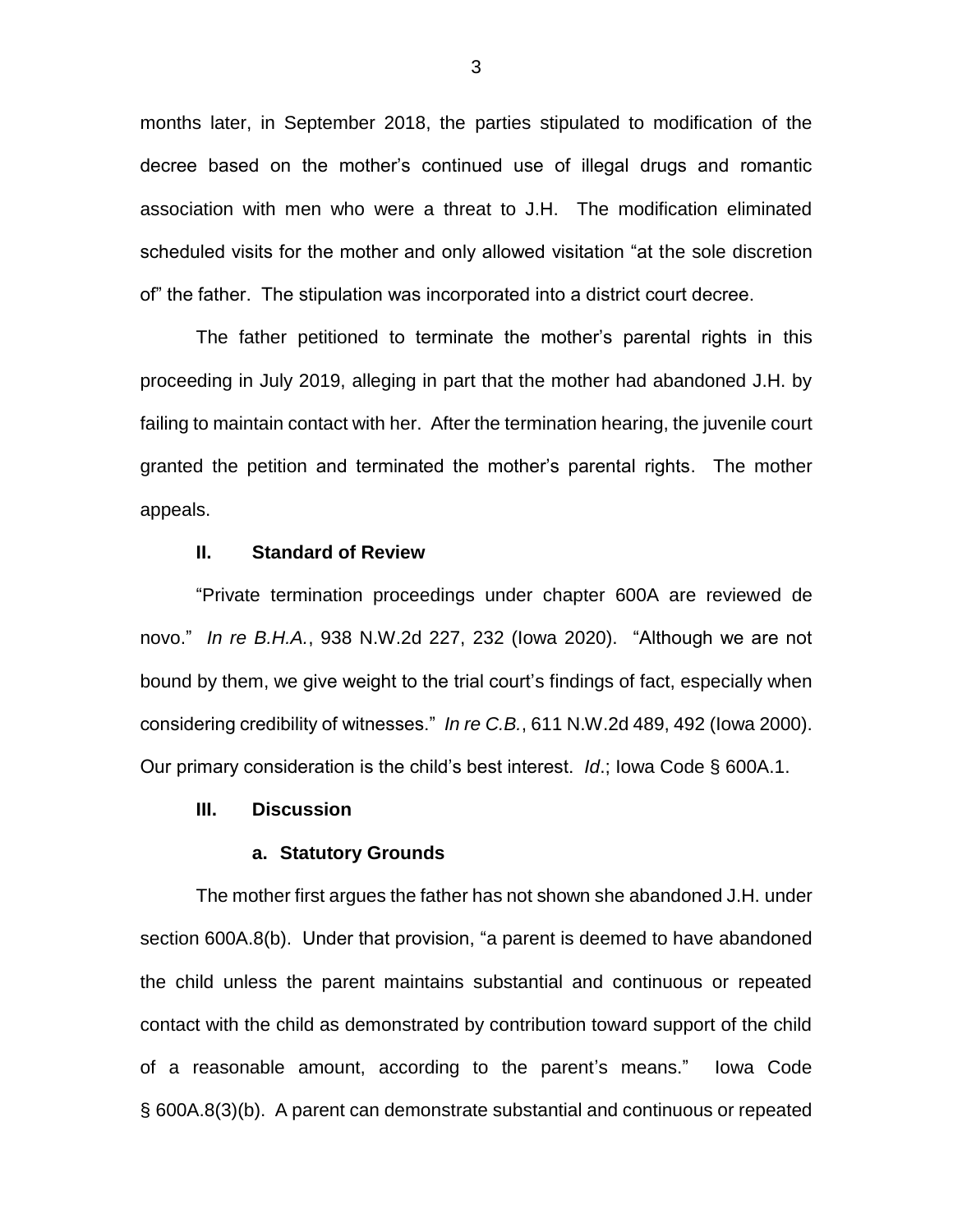contacts by "[v]isiting the child at least monthly when physically and financially able to do so" or through "[r]egular communication with the child or with the person having the care or custody of the child, when physically and financially unable to visit the child." *Id.* § 600A.8(3)(b)(1)–(2).

The mother argues the father has not shown she abandoned J.H. because, following the September 2018 order granting the father discretion over her visits with J.H., the father prevented her from seeing J.H. While the father did refuse to allow some visits to occur, the mother omits the father's expressed justification for refusing to allow the visits: the mother's refusal to promise her boyfriend, J.G., would not be present at the visits. After the district court entered the September 2018 order amending visitation, the father repeatedly requested assurance from the mother that J.G. would not be present for visits. The mother declined. While there is little evidence on the record about why J.G. is not an appropriate person for J.H. to be around, we note J.G. was named as a co-defendant alongside the mother in a different methamphetamine charge than the one discussed before.<sup>1</sup> Additionally, prior to the September order, the mother filed an application for contempt based on the father's alleged refusal to let J.H. visit the mother while J.G. was present. In its ruling on the contempt application, the district court hearing the application concluded the father "acted responsibly" by denying visitations with the mother when J.H. would be exposed to J.G. and the mother had "chosen [J.G.] over her child." Upon our de novo review of the record, the father has established that the mother failed to visit the child at least monthly when she was physically

 $\overline{a}$ 

<sup>&</sup>lt;sup>1</sup> The second methamphetamine charge against the mother was dismissed.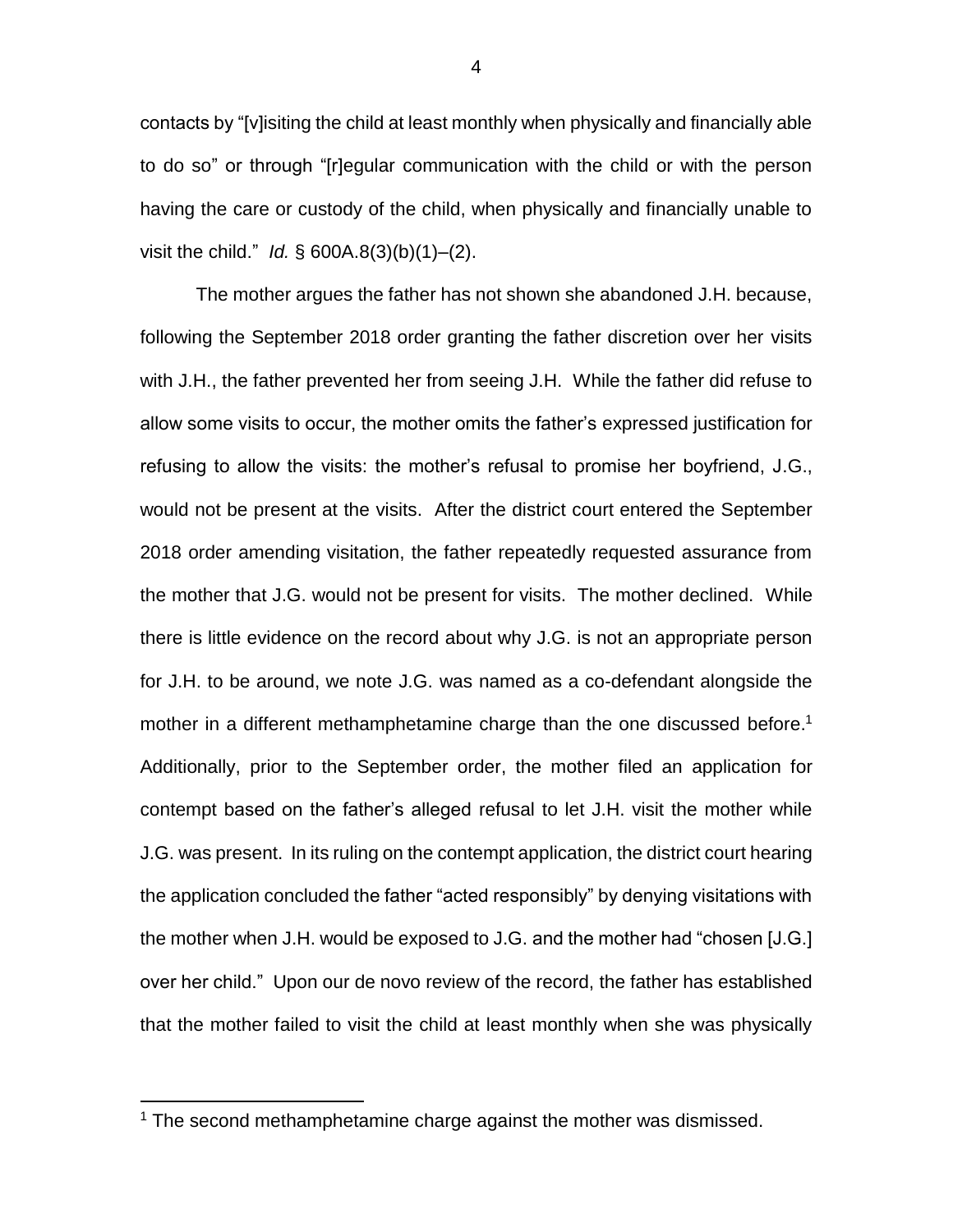and financially able to do so, and such lack of contact was not caused by the father preventing the contact. *See* Iowa Code § 600A.8(3)(b)(1).

The mother also claims the father failed to prove she did not regularly communicate with J.H. or the father when physically and financially unable to visit. *See id.* § 600A.8(3)(b)(2). However, the record establishes the mother made very little effort to communicate with J.H. when she was not physically seeing the child. *See In re G.A.*, 826 N.W.2d 125, 130 (Iowa 2012) ("Parental responsibility demands 'affirmative parenting to the extent it is practicable and feasible under the circumstances.'" (quoting *In re Goettsche*, 311 N.W.2d 104, 106 (Iowa 1981))). For the two-year period leading up to the termination hearing, the mother called J.H. only a handful of times. The mother's communication with J.H. through letters and Facebook was also sporadic, sometimes sending messages back-and-forth multiple times a day and other times allowing months to go between messages. Based on our de novo review of the record, the father proved the mother failed to have regular communication with the child when the mother was not otherwise physically visiting her.

The mother's marginal efforts to keep in contact with and visit J.H. and her refusal to accommodate the father's understandable request to avoid exposing J.H. to J.G. shows the mother has not maintained "substantial and continuous or repeated contact with" J.H. under Iowa Code section 600A.8(3)(b).

The father has met his burden of establishing by clear and convincing evidence that the mother has abandoned the child as set forth in Iowa Code section 600A.8(3)(b).

5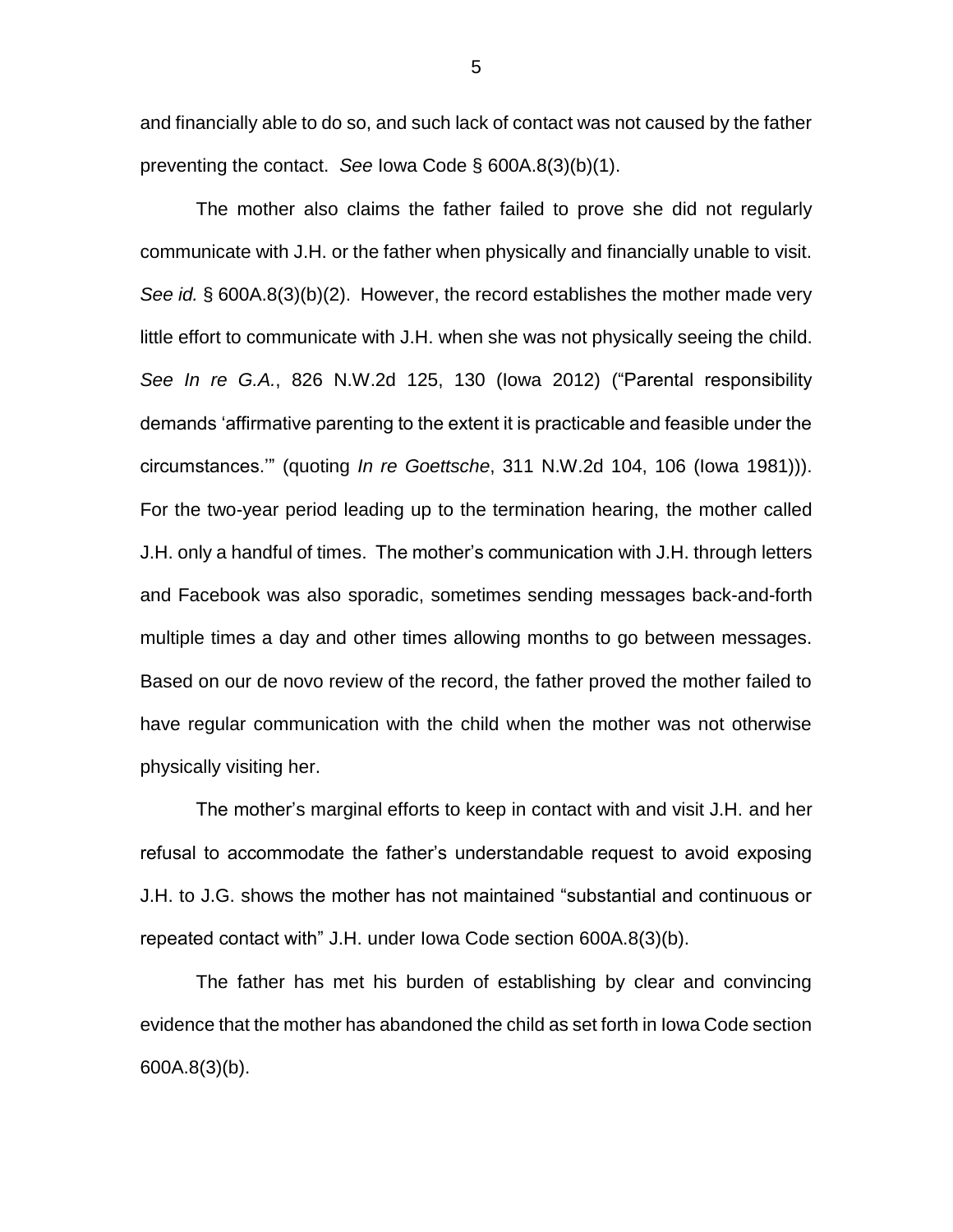#### **b. Best Interest**

We next consider whether it is in J.H.'s best interests for the mother's parental right to be terminated. At this step of the analysis, we consider "whether a parent has affirmatively assumed the duties of a parent**."** Iowa Code § 600A.1(2). In making that determination, we consider, but are not limited to "the fulfillment of financial obligations, demonstration of continued interest in the child, demonstration of a genuine effort to maintain communication with the child, and demonstration of the establishment and maintenance of a place of importance in the child's life." *Id*. § 600A.1(2). It is the father's burden to prove termination is in J.H.'s best interest. *G.A.*, 826 N.W.2d at 131.

As discussed above, the mother has made minimal effort to visit J.H. and maintain a place of importance in J.H.'s life. Termination is J.H.'s preferred outcome,<sup>2</sup> and she and the mother do not appear to have a strong bond. During the termination hearing, the juvenile court engaged J.H. in a long colloquy. J.H. told the court she noticed the mother "never really paid attention to" her and that the father's spouse, her stepmother, was "more of a mom than [the mother] has ever been." J.H. further told the court she felt abandoned by the mother and wanted to take her father's last name. *See id*. (considering the lack of close relationship between the child and the parent whose rights were sought to be terminated in the best-interest analysis). In the termination order, the juvenile court noted that, while termination appears to have originally been the father and

 $\overline{a}$ 

 $2$  In addition to J.H. stating her preference for termination, the guardian ad litem appointed for J.H. participated in the hearing and recommended granting the requested termination.